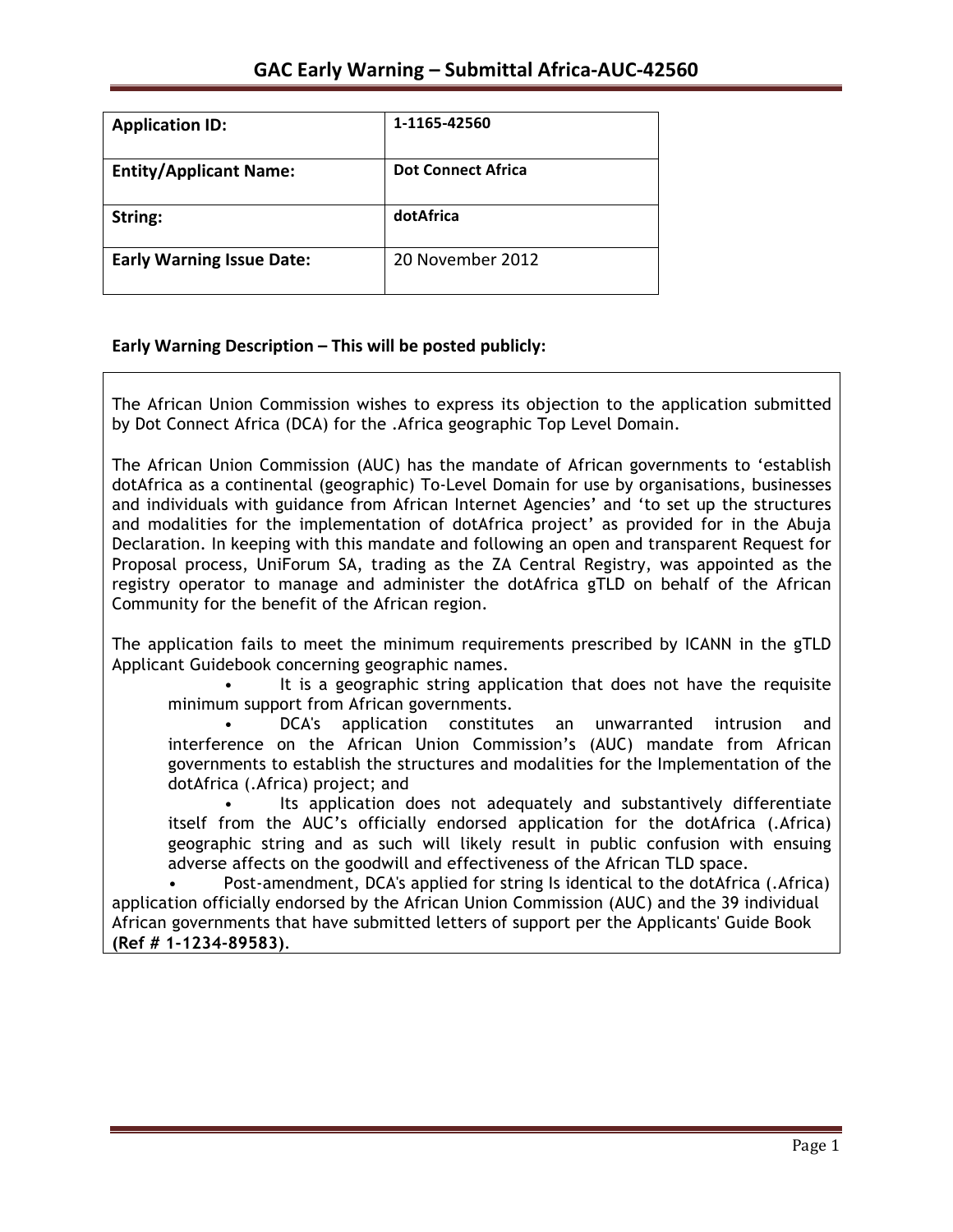## **Reason/Rationale for the Warning – This will be posted publicly:**

## **• DCA's Application lacks the requisite Government Support**

• Paragraph 2.2.1.4.2 (section 2-16) of the Applicants' Guidebook prescribes that certain applied-for-strings may qualify as "Geographic Names" and must therefore be accompanied by documentation of support or non-objection from the relevant governments or public authorities. In particular, the guidebook requires at least 60% of the relevant national governments in a region to provide documentation in support of new applications for geographic strings and there must be no more than one written statement of objection.

• Africa is a clearly designated geographic region as defined in the UNESCO "Composition of macro geographical (continental) regions, geographical sub-regions, and selected economic and other groupings" list. In this regard the designation of the official AUC endorsed dotAfrica (.Africa) TLD string application as a geographic name is therefore technically and procedurally correct. The AUC is confident that the "geographic evaluation process" that this application is subject to provides sufficient checks and balances for the protection of interests and rights of African governments and the pan-African community.

• The issue as to whether DCA's application for the .dotAfrica string (**1- 1165-42560**) will constitute a geographic name as outlined in the Applicant's Guidebook is uncertain, notwithstanding the fact that the applicant itself has designated the application as a "geographic name".

• According the Applicant's Guidebook (section 2-17) "*Strings that include but do not match a Geographic Name will not be considered geographic names as defined in section 2.2.1.4.2 and therefore will not require documentation of government support in the evaluation process*."

• DCA's amended application is identical to the AUC-endorsed application and must be regarded as a geographic name for purposes of evaluation. It must consequently be subjected to the criteria and rules applicable to the evaluation of geographic names, including government support.

In particular we contend that the DCA's amended .Africa application does not sufficiently differentiate it from the AUC's endorsed dotAfrica (.Africa) geographic string application and will therefore confuse the public.

Being a Union of 54 (fifty four) African states and specifically being mandated by these states to "*Set up the structure and modalities for the Implementation of the dotAfrica (.Africa) project*" the AUC is in an authoritative position to declare African government support or opposition to any "Africa" geographic string application.

In contrast to the DCA application, the AUC's officially endorsed dotAfrica (.Africa) geographic application (**1-1234-89583)** has the support of over 39 (thirty nine) individual national governments in Africa, which exceeds the minimum governmental support prescribed by ICANN for new geographic strings.

## **• Unwarranted Interference and Intrusion**

• DCA's application constitutes an unwarranted intrusion and interference with the mandate given to the AUC by African Head of States and African Ministers responsible for Communication and Information Technologies. In this regard the AUC has been mandated to establish dotAfrica (.Africa) as a continental Top-Level Domain for use by organisations, businesses and individuals with guidance from African Internet Agencies and in doing so to set up the structures and modalities for the implementation of the dotAfrica (.Africa) project. DCA's persistent interference in this process is likely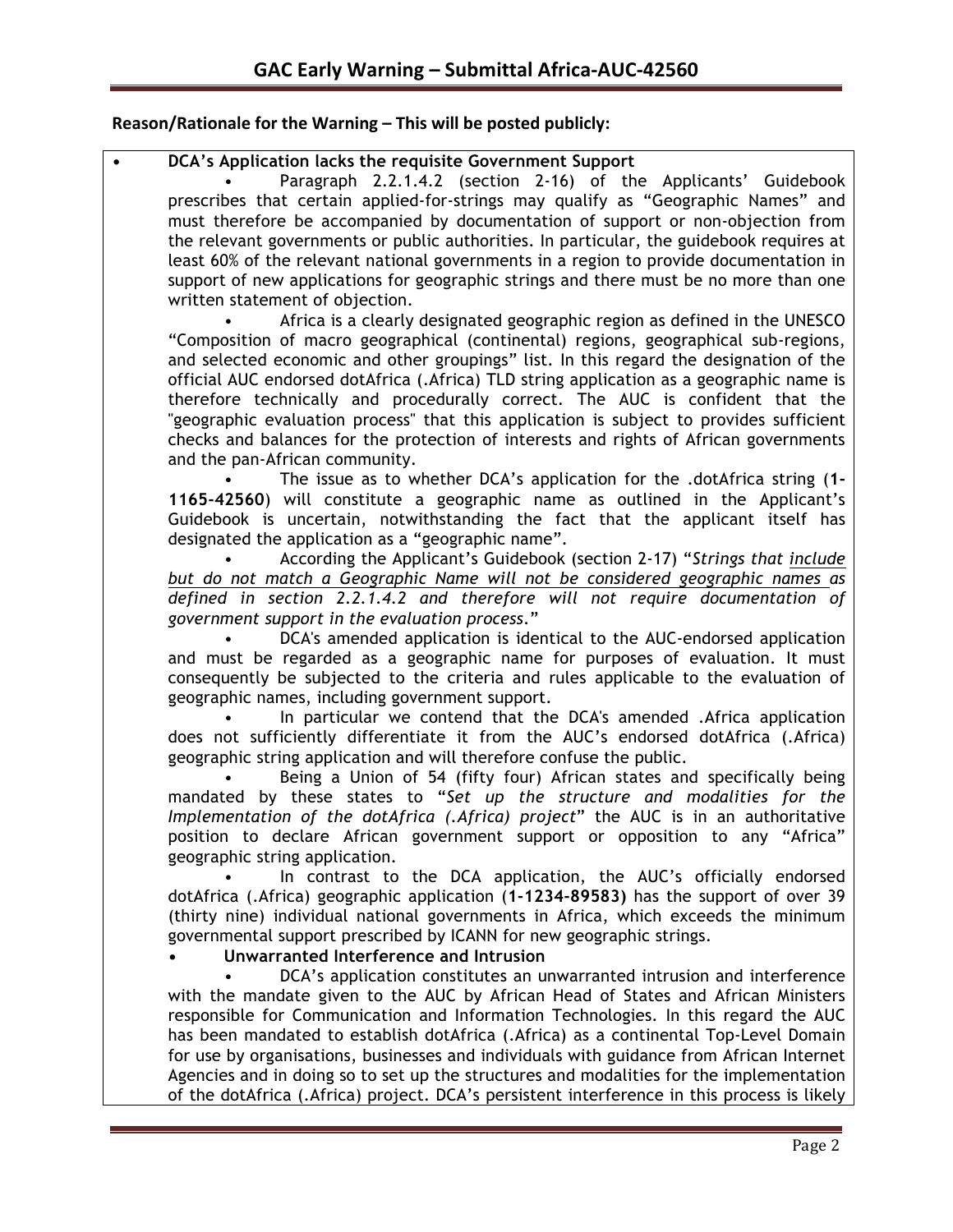to have substantive political, economic and social repercussions in Africa.

### **3. Confusing Similarity**

• DCA's applied for string (.Africa) is identical to the dotAfrica (.Africa) geographic application as officially endorsed by the AUC. Should DCA's application be allowed to proceed, it is likely to deceive and/or confuse the public into believing that the AUC is associated with, or endorses their application, which we clearly do not.

In particular, we contend that the amended DCA's .Africa application does not sufficiently differentiate it from the AUC's endorsed dotAfrica (.Africa) geographic application and will therefore confuse and deceive the public.

**Possible Remediation steps for Applicant – This will be posted publicly:** 

**Further Notes from GAC Member(s) (Optional) – This will be posted publicly:**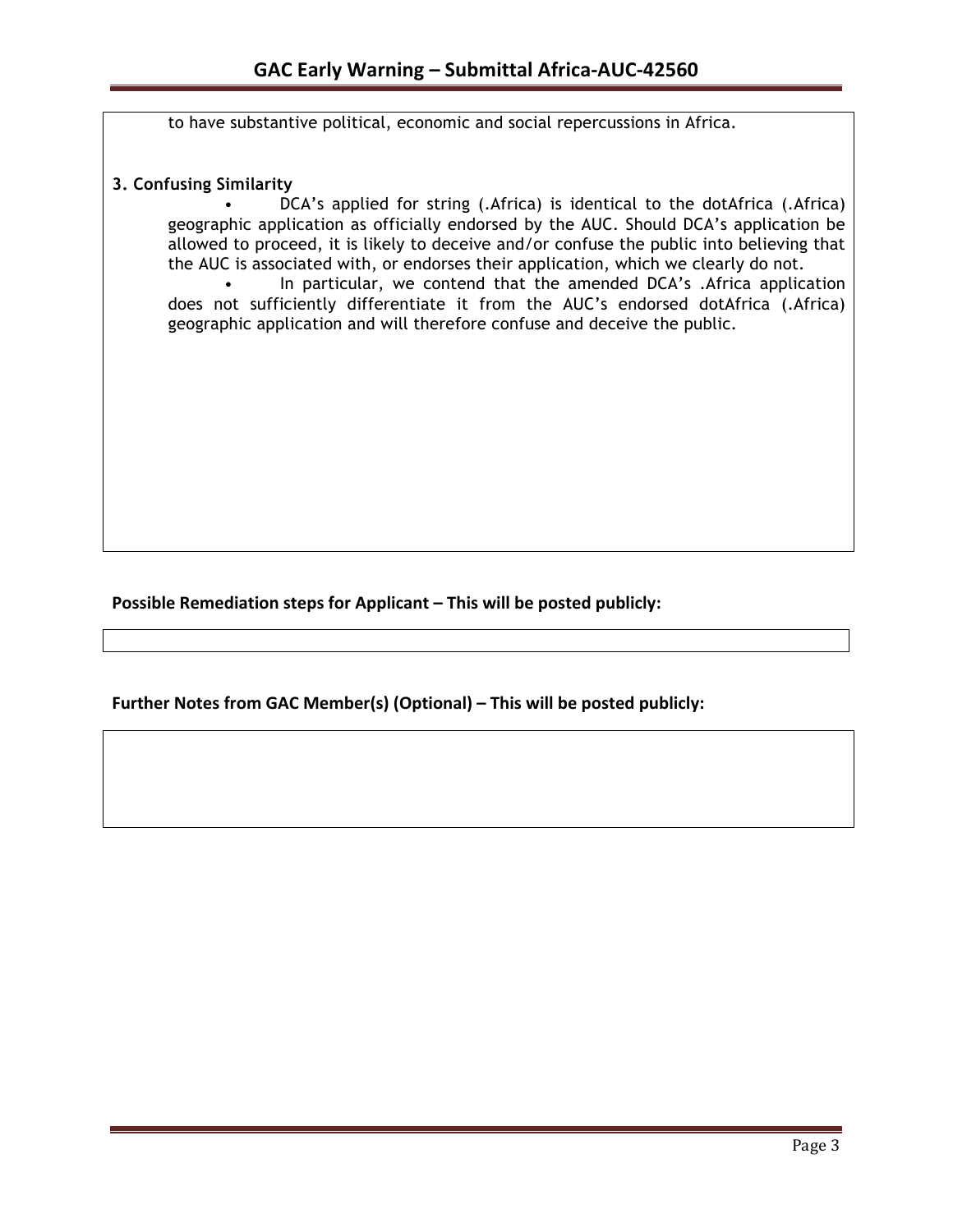# **INFORMATION FOR APPLICANTS**

## **About GAC Early Warning**

The GAC Early Warning is a notice only. It is not a formal objection, nor does it directly lead to a process that can result in rejection of the application. However, a GAC Early Warning should be taken seriously as it raises the likelihood that the application could be the subject of GAC Advice on New gTLDs or of a formal objection at a later stage in the process. Refer to section 1.1.2.4 of the Applicant Guidebook (http://newgtlds.icann.org/en/applicants/agb) for more information on GAC Early Warning.

## **Instructions if you receive the Early Warning**

**ICANN** strongly encourages you work with relevant parties as soon as possible to address the concerns **voiced in the GAC Early Warning.** 

### **Asking questions about your GAC Early Warning**

If you have questions or need clarification about your GAC Early Warning, please contact gacearlywarning@gac.icann.org. As highlighted above, ICANN strongly encourages you to contact gacearlywarning@gac.icann.org as soon as practicable regarding the issues identified in the Early Warning. 

### **Continuing with your application**

If you choose to continue with the application, then the "Applicant's Response" section below should be completed. In this section, you should notify the GAC of intended actions, including the expected completion date. This completed form should then be sent to gacearlywarning@gac.icann.org. If your remediation steps involve submitting requests for changes to your application, see the change request process at http://newgtlds.icann.org/en/applicants/customer-service/change-requests.

In the absence of a response, ICANN will continue to process the application as submitted.

### **Withdrawing your application**

If you choose to withdraw your application within the 21-day window to be eligible for a refund of 80% of the evaluation fee (USD 148,000), please follow the withdrawal process published at http://newgtlds.icann.org/en/applicants/customer-service/withdrawal-refund. Note that an application can still be withdrawn after the 21-day time period; however, the available refund amount is reduced. See section 1.5 of the Applicant Guidebook.

For questions please contact: gacearlywarning@gac.icann.org